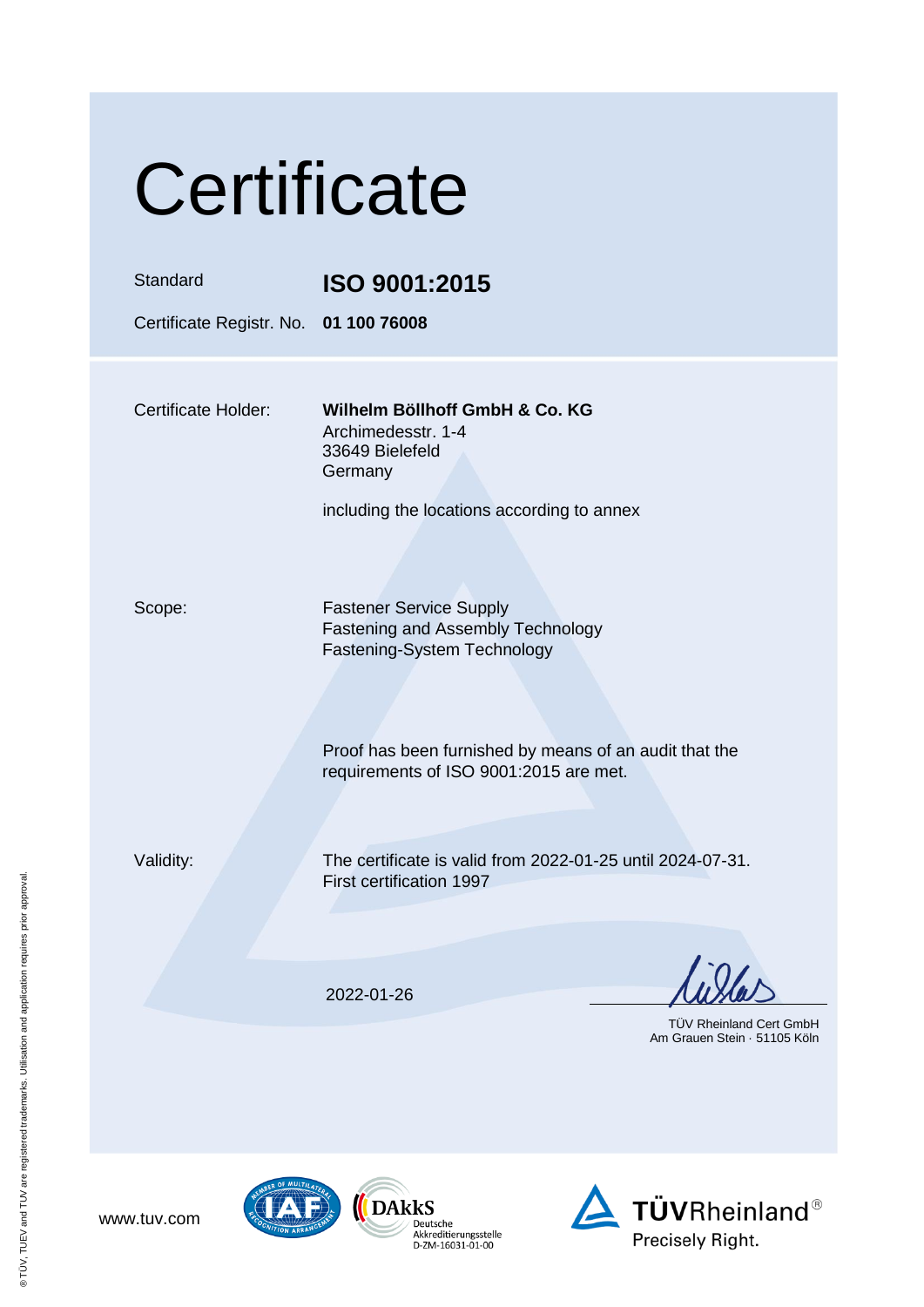Standard **ISO 9001:2015**

Certificate Registr. No. **01 100 76008**

| No. | <b>Location</b>                                                                                                | <b>Scope</b>                                                                                                                   |
|-----|----------------------------------------------------------------------------------------------------------------|--------------------------------------------------------------------------------------------------------------------------------|
| /00 | c/o Wilhelm Böllhoff GmbH &<br>Co. KG<br>Archimedesstr. 1-4<br>33649 Bielefeld<br>Germany                      | <b>Fastener Service Supply</b><br>Fastening and Assembly Technology<br>Fastening-System Technology                             |
| /01 | c/o Böllhoff Produktion GmbH<br>Archimedesstr. 1-4<br>33649 Bielefeld<br>Germany                               | Fastening and Assembly Technology, the<br>manufacture of fasteners, fastening systems<br>and assembly technologies             |
| /03 | c/o Böllhoff Produktion GmbH<br>Die Gehren 1<br>03249 Sonnewalde<br>Germany                                    | Fastening and Assembly Technology, the<br>manufacture of fasteners, fastening systems<br>and assembly technologies             |
| /05 | c/o Böllhoff GmbH Dienstleister<br>und Verbindungselemente<br>Archimedesstr, 1-4<br>33649 Bielefeld<br>Germany | Fastener Service Supply, the distribution of<br>fasteners, fastening systems and assembly<br>technologies                      |
| /06 | c/o Böllhof Verbindungstechnik<br>GmbH<br>Archimedesstr. 1-4<br>33649 Bielefeld<br>Germany                     | Fastening and Assembly Technology, the<br>design and distribution of fasteners, fastening<br>systems and assembly technologies |
| /07 | c/o Böllhoff Automation GmbH<br>Archimedesstr. 1-4<br>33649 Bielefeld<br>Germany                               | Fastening and Assembly Technology, the<br>design and manufacture of fasteners, fastening<br>systems and assembly technologies  |

Page 1 of 6



www.tuv.com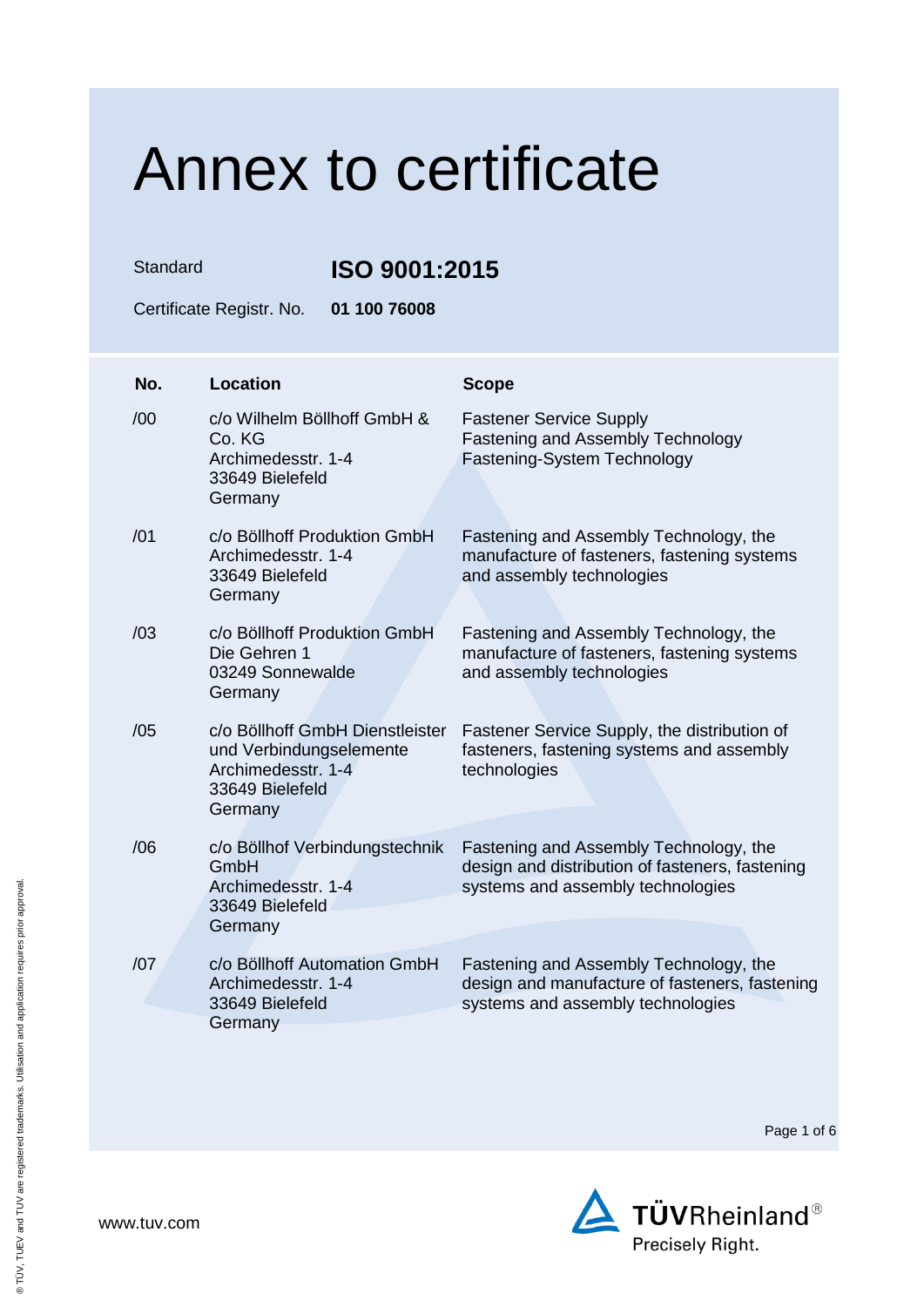| Standard | Certificate Registr. No.<br>01 100 76008                                                                                                               | ISO 9001:2015                                                                                                                                                              |  |
|----------|--------------------------------------------------------------------------------------------------------------------------------------------------------|----------------------------------------------------------------------------------------------------------------------------------------------------------------------------|--|
| /08      | c/o Böllhoff GmbH<br>Niederlassung Leipzig<br>Handelsstr. 10<br>04420 Markranstädt<br>Germany                                                          | Fastener Service Supply, the distribution and<br>logistics of fasteners, fastening systems and<br>assembly technologies                                                    |  |
| /09      | c/o Böllhoff GmbH<br>Johann Roithner-Str. 131<br>4050 Traun<br>Austria                                                                                 | Fastener Service Supply, the distribution of<br>fasteners, fastening systems and assembly<br>technologies                                                                  |  |
| /10      | c/o Bollhoff Service Center<br>Ltda.<br>Av. Arquimedes, nº 500<br><b>Distrito Industrial</b><br>Jundiaí - São Paulo - SP<br>13211-840<br><b>Brazil</b> | Fastening and Assembly Technology, Fastener<br>Service Supply, the manufacture, distribution<br>and logistics of fasteners, fastening systems<br>and assembly technologies |  |
| /12      | c/o Böllhoff GmbH<br>Niederlassung Stuttgart<br>Marie-Curie-Str. 10<br>71364 Winnenden<br>Germany                                                      | Fastening and Assembly Technology, Fastener<br>Service Supply, the manufacture, distribution<br>and logistics of fasteners, fastening systems<br>and assembly technologies |  |
| /14      | c/o Böllhoff s.r.o.<br>Palouky 1365<br>25301 Hostivice<br><b>Czech Republic</b>                                                                        | Fastener Service Supply, the distribution and<br>logistics of fasteners, fastening systems and<br>assembly technologies                                                    |  |
| /16      | c/o Böllhoff Kft<br>Álba Ipari Zóna Zsúrló Str.<br>8000 Székesfehérvar<br>Hungary                                                                      | Fastener Service Supply, the distribution and<br>logistics of fasteners, fastening systems and<br>assembly technologies                                                    |  |

Page 2 of 6

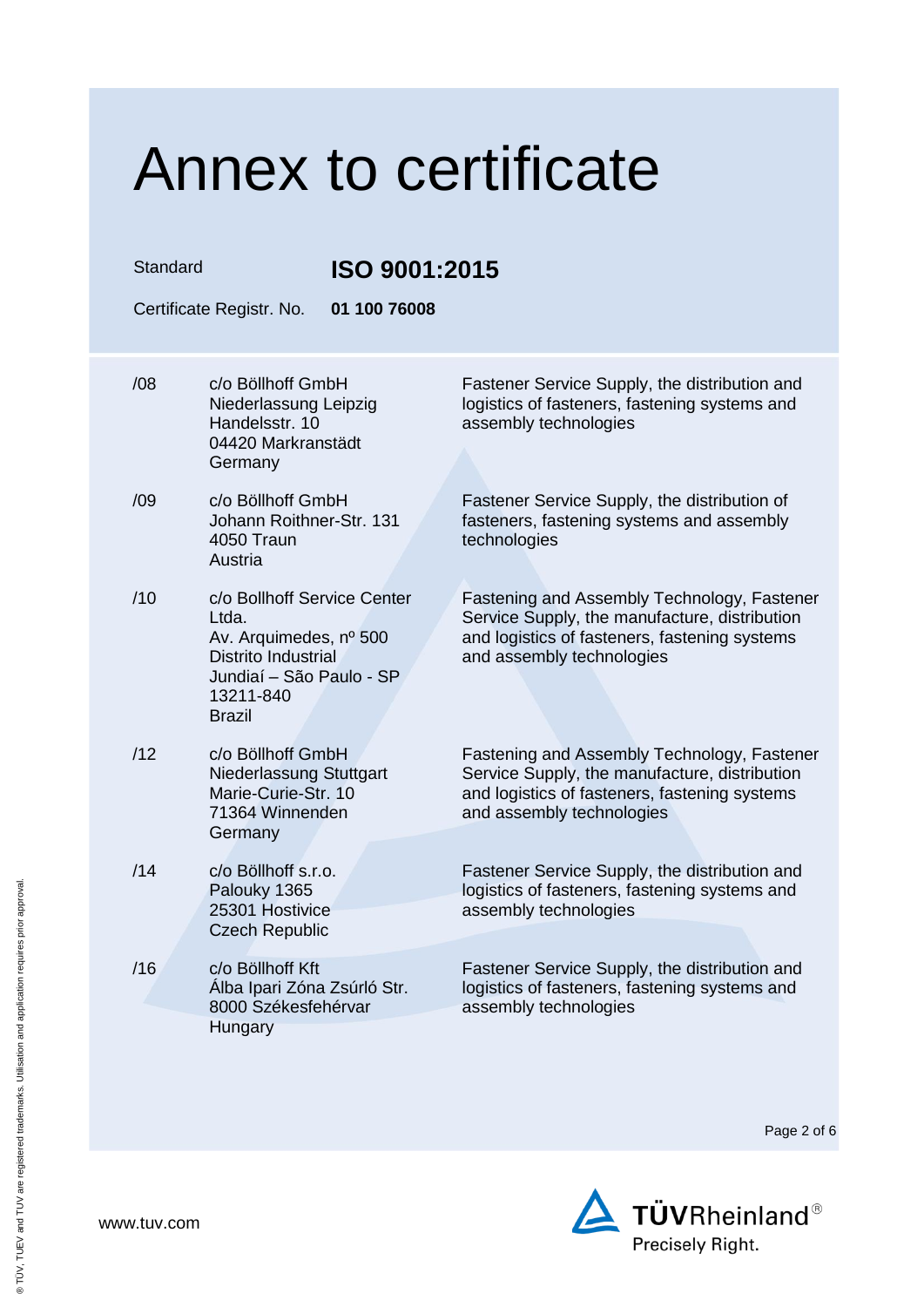| Standard<br>ISO 9001:2015 |                                                                                                               |                                                                                                                                                                            |
|---------------------------|---------------------------------------------------------------------------------------------------------------|----------------------------------------------------------------------------------------------------------------------------------------------------------------------------|
|                           | 01 100 76008<br>Certificate Registr. No.                                                                      |                                                                                                                                                                            |
| /17                       | c/o Böllhoff S.R.L.<br>Soseaua Borsului Nr. 74<br>417075 Bors<br>Romania                                      | Fastener Service Supply, the distribution and<br>logistics of fasteners, fastening systems and<br>assembly technologies                                                    |
| /18                       | c/o Böllhoff Elasmo Systems<br>GmbH<br>Gewerbepark 7<br>4861 Schörfling<br>Austria                            | <b>Fastener Service Supply</b><br>Fastening and Assembly Technology<br>Fastening-System Technology                                                                         |
| /19                       | c/o Bollhoff, Inc.<br>2705 Marion Drive<br>Kendallville IN 46755<br><b>USA</b>                                | Fastening and Assembly Technology, Fastener<br>Service Supply, the manufacture, distribution<br>and logistics of fasteners, fastening systems<br>and assembly technologies |
| /20                       | c/o Bollhoff Detroit Technical<br>Center<br>Suite 500 820 Kirts Blvd.<br>Troy, MI 48084<br><b>USA</b>         | <b>Fastener Service Supply</b><br><b>Fastening and Assembly Technology</b><br>Fastening-System Technology                                                                  |
| /21                       | c/o Böllhoff Logistik GmbH<br>Archimedesstr. 1-4<br>33649 Bielefeld<br>Germany                                | Providing of logistic services                                                                                                                                             |
| /22                       | c/o Böllhoff Produktion GmbH<br><b>Werk Gewindetechnik</b><br>Duisburger Str. 7<br>33647 Bielefeld<br>Germany | Desing, manufacturing and assembling of<br>fasteners                                                                                                                       |

Page 3 of 6

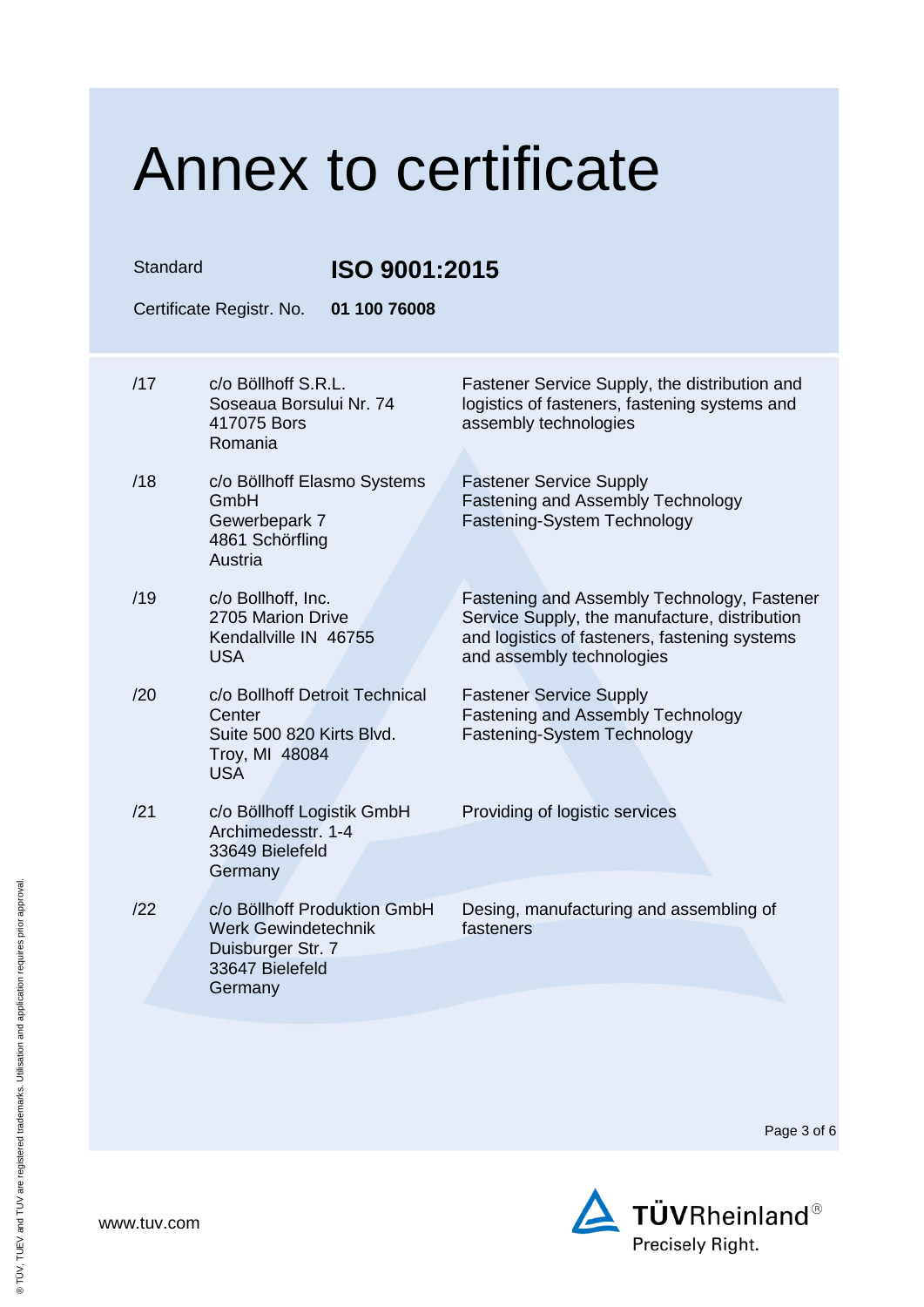| Standard                                 | ISO 9001:2015                                                                                                                             |                                                                                                                         |  |  |
|------------------------------------------|-------------------------------------------------------------------------------------------------------------------------------------------|-------------------------------------------------------------------------------------------------------------------------|--|--|
| 01 100 76008<br>Certificate Registr. No. |                                                                                                                                           |                                                                                                                         |  |  |
| /23                                      | c/o Böllhoff Logistik GmbH<br>Am alten Bahndamm 15<br>08606 Oelsnitz<br>Germany                                                           | Providing of logistic services                                                                                          |  |  |
| /24                                      | c/o Böllhoff Otalu S.A.<br>BP 68 Rue d'Archimède-Route<br>d'Apremont<br>73490 La Ravoire Cedex<br>France                                  | Design and Manufacture of Fasteners such as<br><b>Precision Thread Inserts</b>                                          |  |  |
| /25                                      | c/o Böllhoff Civata Ticaret Ltd.<br>İstanbul Anadolu Yakası<br>Organize Sanayi Sitesi<br>6. Sokak No. 4<br>34953 Tuzla Istanbul<br>Turkey | Fastener Service Supply, the distribution and<br>logistics of fasteners, fastening systems and<br>assembly technologies |  |  |
| /27                                      | c/o Böllhoff Verbindungstechnik<br>AG<br>Buchgrindelstrasse 7<br>8620 Wetzikon<br>Switzerland                                             | <b>Fastener Service Supply</b><br>Fastening and Assembly Technology<br><b>Fastening-System Technology</b>               |  |  |
| /31                                      | c/o Böllhoff Logistika s.r.o.<br>Dialnicná cesta 10 A<br>903 01 Senec<br>Slovakia                                                         | Fastener Service Supply, the distribution and<br>logistics of fasteners, fastening systems and<br>assembly technologies |  |  |
| /32                                      | c/o Böllhoff Inc. (Canada)<br>4-85 Royal Crest Court<br>Markham, Ontario ON L3R 9X5 Fastening-System Technology<br>Canada                 | <b>Fastener Service Supply</b><br>Fastening and Assembly Technology                                                     |  |  |

Page 4 of 6

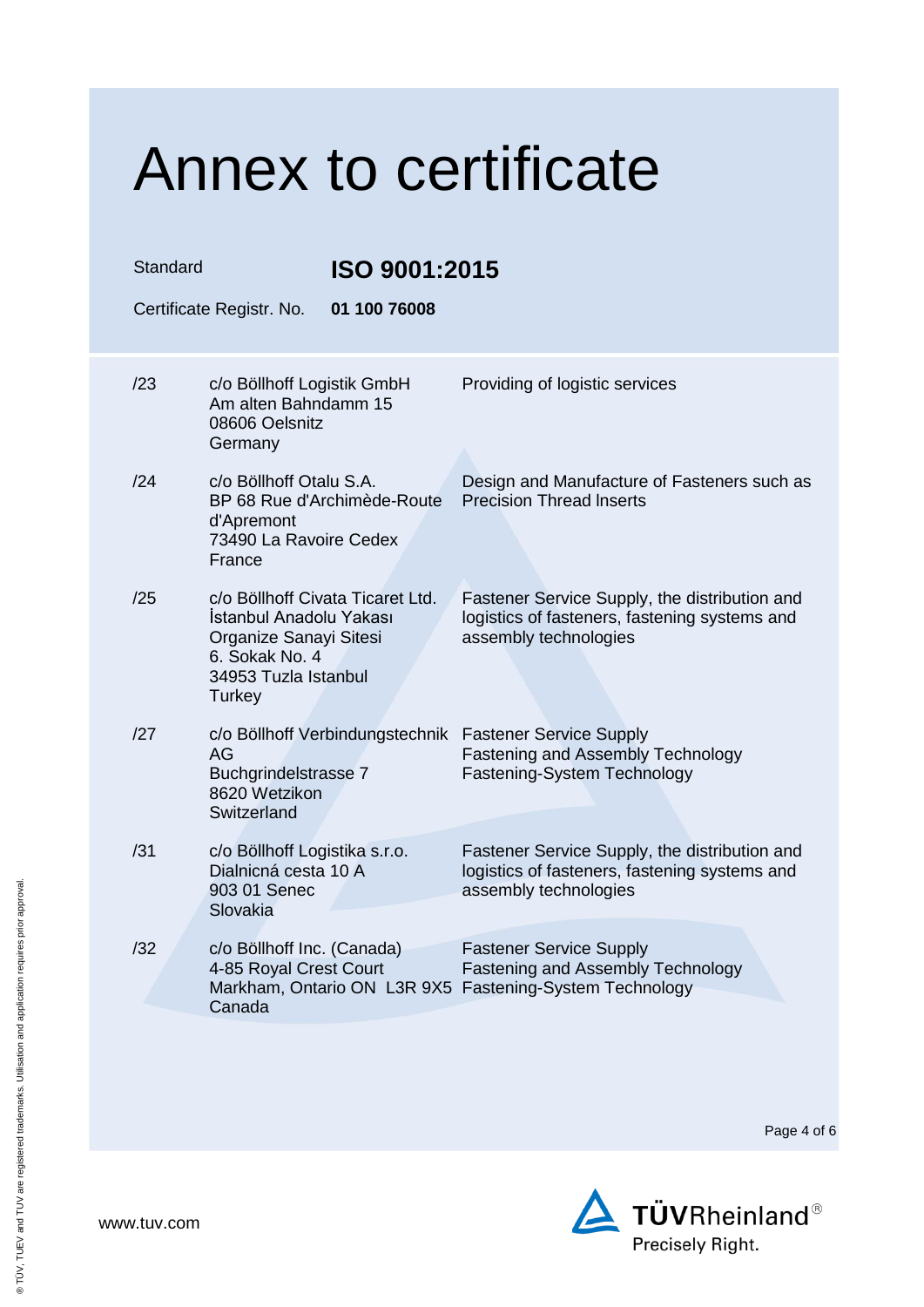| Standard | ISO 9001:2015                                                                                                                                                                                                                          |                                                                                                                                                                            |
|----------|----------------------------------------------------------------------------------------------------------------------------------------------------------------------------------------------------------------------------------------|----------------------------------------------------------------------------------------------------------------------------------------------------------------------------|
|          | 01 100 76008<br>Certificate Registr. No.                                                                                                                                                                                               |                                                                                                                                                                            |
| /33      | c/o Böllhoff Fastenings Pvt. Ltd.<br><b>Plot No. 370</b><br>Jwala Mill Road<br><b>Basement-Ground Floor-1st</b><br>Floor<br>Gurgaon, Haryana 122022<br>India                                                                           | Fastening and Assembly Technology, Fastener<br>Service Supply, the manufacture, distribution<br>and logistics of fasteners, fastening systems<br>and assembly technologies |
| /34      | c/o Bollhoff (China) Fastenings<br>Co., Ltd<br>Boustead Park, Plot 20-22,<br><b>Unified Social Credit Code:</b><br>55 Xinmei Road, No.<br>Wuxi New District, Wuxi City,<br>Jiangsu Province V.R. China<br>214028 Jiangsu<br>P.R. China | <b>Fastener Service Supply</b><br><b>Fastening and Assembly Technology</b><br>Fastening-System Technology                                                                  |
| /36      | c/o Böllhoff Technika<br>Laczenia Sp. z.o.o.<br>ul. Rogowska 117<br>54-440 Wroclaw<br>Poland                                                                                                                                           | Fastener Service Supply, the distribution and<br>logistics of fasteners, fastening systems and<br>assembly technologies                                                    |
| /39      | c/o Böllhoff Ltd.<br><b>Midacre Rose Hill</b><br>Willenhall<br><b>West Midlands</b><br><b>WV13 2JW</b><br><b>United Kingdom</b>                                                                                                        | Fastening and Assembly Technology, the<br>distribution and logistics of fasteners, fastening<br>systems and assembly technologies                                          |
| /40      | c/o OOO Böllhoff<br><b>BRU</b><br>ul. Nekhinskaya 59 b<br>173021 Veliky Novgorod<br><b>Russian Federation</b>                                                                                                                          | <b>Fastener Service Supply</b><br>Fastening and Assembly Technology<br>Fastening-System Technology                                                                         |

Page 5 of 6



www.tuv.com